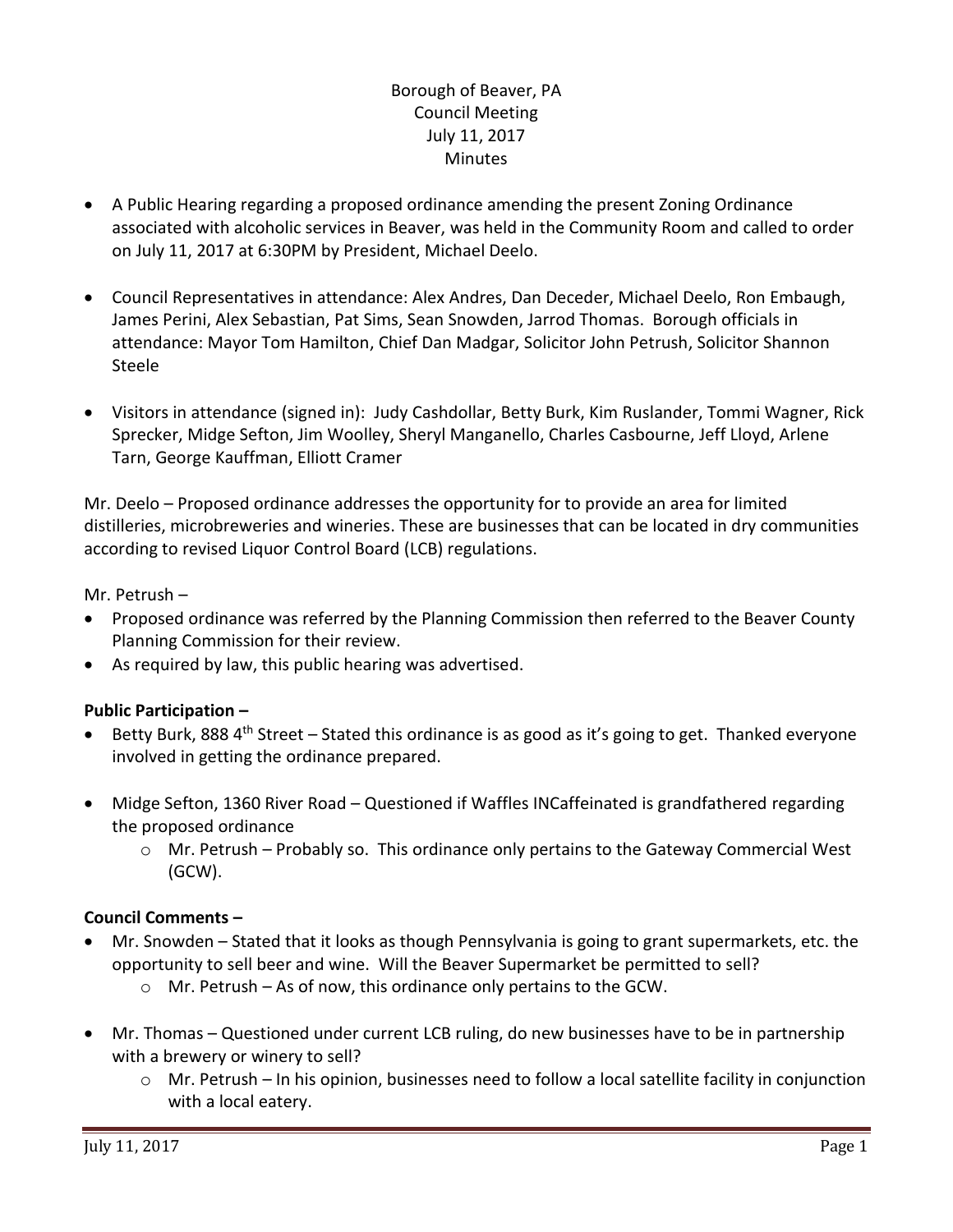- $\circ$  Mr. Thomas stated that is unfair to other local businesses to grandfather in Waffles, INCaffeinated and not allow the other restaurants to sell alcohol.
- Meeting adjourned at 6:45PM
- A regular scheduled meeting of Beaver Borough Council was held in the Community Room and called to order on July 11, 2017 at 7:00PM by President, Michael Deelo.
- Pledge of Allegiance
- Council Representatives in attendance: Alex Andres, Dan Deceder, Michael Deelo, Ron Embaugh, James Perini, Alex Sebastian, Pat Sims, Sean Snowden, Jarrod Thomas. Borough officials in attendance: Mayor Tom Hamilton (6:30PM – 7:45PM), Chief Dan Madgar, Solicitor John Petrush, Solicitor Shannon Steele
- Mr. Deelo announced two changes on the agenda:
	- $\circ$  There will be an executive session at the end of the meeting. No motions will be made after the adjournment.
	- $\circ$  Procedural motion was added and will allow public comments on the motion.

#### **Approval of minutes**

# *Motion by Mr. Snowden to accept the June 13, 2017 Council meeting minutes. Seconded by Mr. Embaugh. Voice vote passed unanimously.*

#### **Treasurer's Report**

- June 2017 end of month reports and balances reviewed.
- Reports will be filed for annual audit

## **Review invoice and authorization to pay bills** *Motion by Mr. Snowden to authorize and pay submitted invoices for the Borough. Seconded by Mr. Sebastian. Voice vote passed unanimously.*

#### **Public Participation –**

- Jim Woolley, 343 Park Street At the last council meeting, he asked for the patch on Fifth Street to be repaved. He thanked the borough for the quick response in repaving the patch.
- Midge Sefton, 1360 River Road Asked the reason for the executive session
	- $\circ$  Mr. Deelo Review a pending litigation and to update council on the collective bargaining agreement with the union.
- Elliott Cramer, 464 Wayne Street During recyclable collection days, the containers are not returned to the yards or sidewalks properly. There are also recyclables left on the street, sidewalk, etc.
	- o Mr. Madgar stated Brunners will be contacted and told of the situation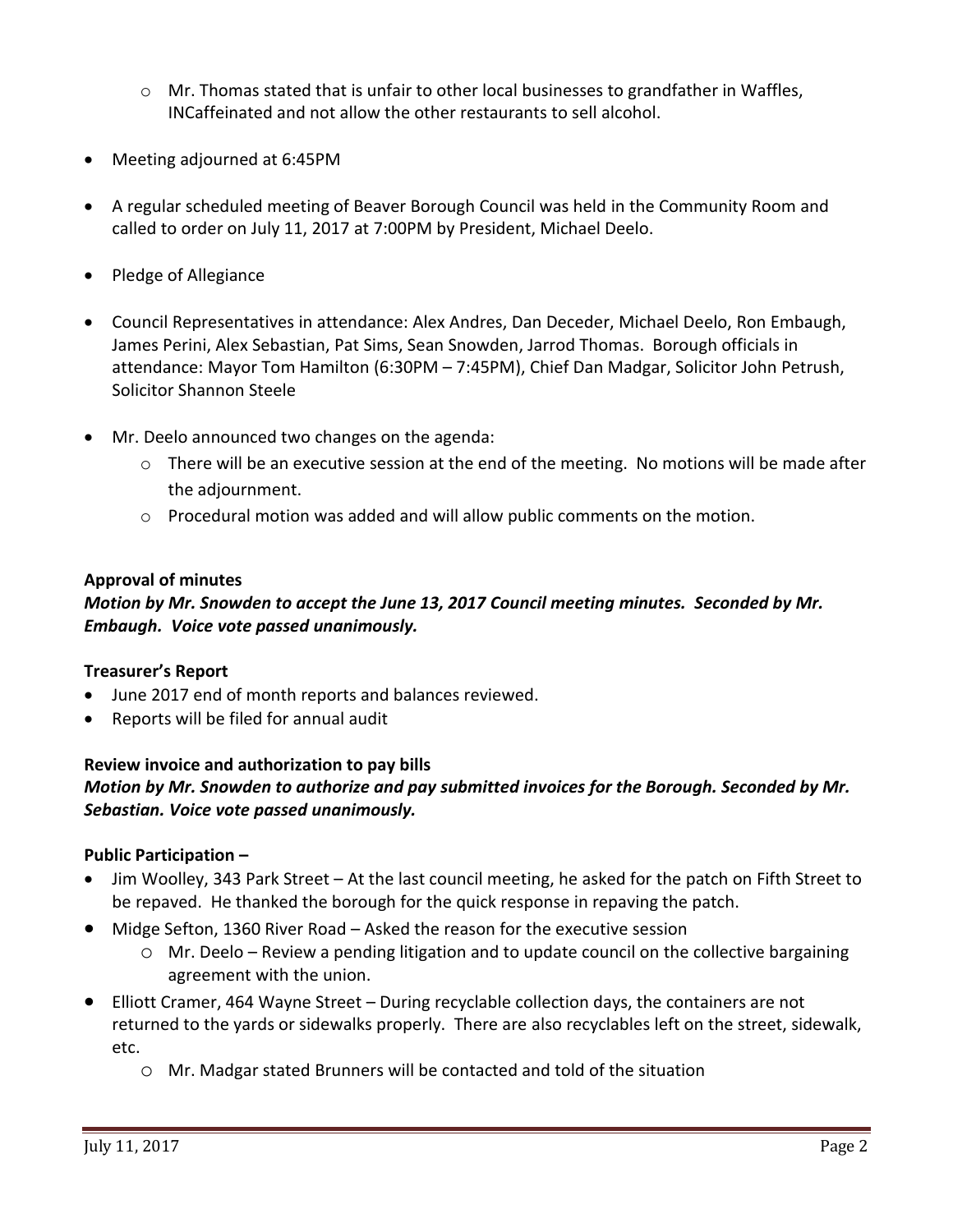- Jim Luce, 255 Beaver Street Requesting an update of the rezoning of Beaver Street
	- o Mr. Petrush Proposed ordinance was reviewed by the Beaver County Planning Commission. A public hearing will be held at 6:30PM prior to the regular scheduled council meeting on August 11, 2017.

# **Reports – Commissions / Authorities**

**Council of Governments (COG) –** Reported by Mr. Andres Attended the June 22, 2017 meeting regarding Strategic Visioning process

### **Business District Authority –** Reported by Mr. Deelo

- Most Business District Authorities in Western Pennsylvania have ceased to operate since other groups have taken over responsibilities.
- Functions of the Authority are being reviewed by several people including the General Government Committee and will report back to council.

### **Civil Service Commission –** Reported by Midge Sefton

- June 7, 2017 meeting minutes distributed to council members
- Next meeting will be held July 12, 2017 at 3:00PM in the Community Room.

### **Zoning Hearing Board (ZHB) –** No report

#### **Planning Commission –**

- June 17, 2017 draft minutes enclosed in council packet
- Planning Commission held a public meeting regarding Quay Park on June 17, 2017

#### **Tree Commission –** Reported by Jeff Lloyd

- Reviewed the May 22, 2017 meeting minutes enclosed in council packet
- The Tree Commission is concerned about the trees in Quay Park and will be attending the next Planning Commission meeting.
- Streetscape trees need to be replaced. Four wooden boxes are deteriorated and need to be replaced with cement boxes.
	- $\circ$  George Kauffman, 100 Oak Street Believes the money spent on the study of Quay Park could have been spent more efficiently on a plan for trees on Third Street.
		- Mr. Deelo Quay Park study was recommended by the Planning Commission to Council as the result of a public survey about borough utilization of parks in preparation for completing the Comprehensive Plan.
- Mr. Snowden There are no plans to move or change the memorials in Quay Park

#### **Code Enforcement Officer Report –** Reported by Mr. Sprecker

- June 2017 report enclosed in council packet
- Concerned with the open fire ordinance and the size of fire pits. Residents are burning construction material, waste, etc.
	- o Mr. Deelo requests the situation to be discussed with the Borough Manager and Fire Chief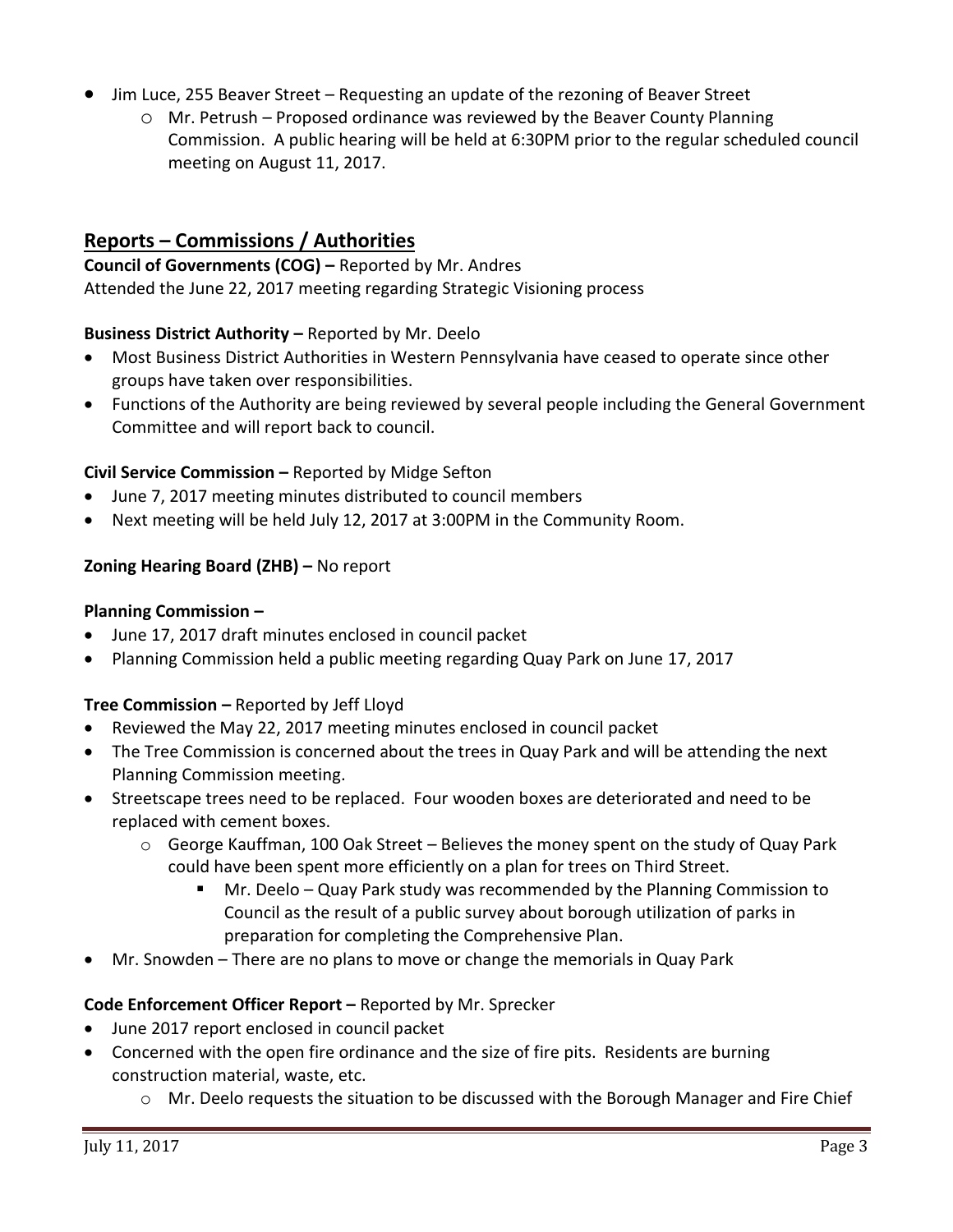## **Historic Architectural Review Board (HARB) –** No report

#### **Municipal Authority –** Reported by Mr. Sims

- Did not have a quorum at the last meeting
- Mr. Madgar Prior to the meter changeover 1.3 million gallons of water per day were pumped. Since the new meters have been installed, approximately 600,000 gallons of water per pay are pumped. Found over 30 leeks throughout town. Spent money to save money.
- Mr. Sims Variable speed pumps installed will save on electricity and maintenance. Pumps are running 6 hours per day instead of 24 hours a day. 20% reduction in cost and conservation of water.

# **Council Committee Reports**

**Public Safety –** No meeting last month

**Finance –** Reported by Mr. Perini July 14, 2017 report enclosed in council packet

**Highway –** Reported by Mr. Thomas Reviewed the June 19, 2017 meeting minutes enclosed in council packet

**General Government –** Reported by Mr. Andres Reviewed the June 27, 2017 meeting minutes enclosed in council packet

**Code Enforcement –** No report

**Recreation –** No report

# **Reports**

**Manager's Report –** Reported by Chief Madgar

- Reviewed the May 2017 report enclosed in council packet
- Community Day:
	- $\circ$  Will be held July 22, 2017 free admission at the pool
	- o DJ, games, free pizza and drink
	- o \$8,000-\$9,000 was spent for inflatables, etc. for Community Day last year
	- o Next year the Chamber of Commerce may help planning the event
- 2017 Budget: Martin Feroce, Jan Mohrbacher and Vicki Vandenbord have all retired. However, they are still paid until the end of the year – sick days, vacation time, etc.
- Highway staff: Larry Reed may retire the end of next week which will make the road crew to 3 fulltime employees.
	- o Advertised an open position to hire as soon as possible.
- Catch basins: Need to repair catch basins on Second Street for Columbia Gas repaving in 2018
- Met with Berkheimer along with Mr. Deelo, Mr. Perini and office staff to discuss how certain taxes are collected.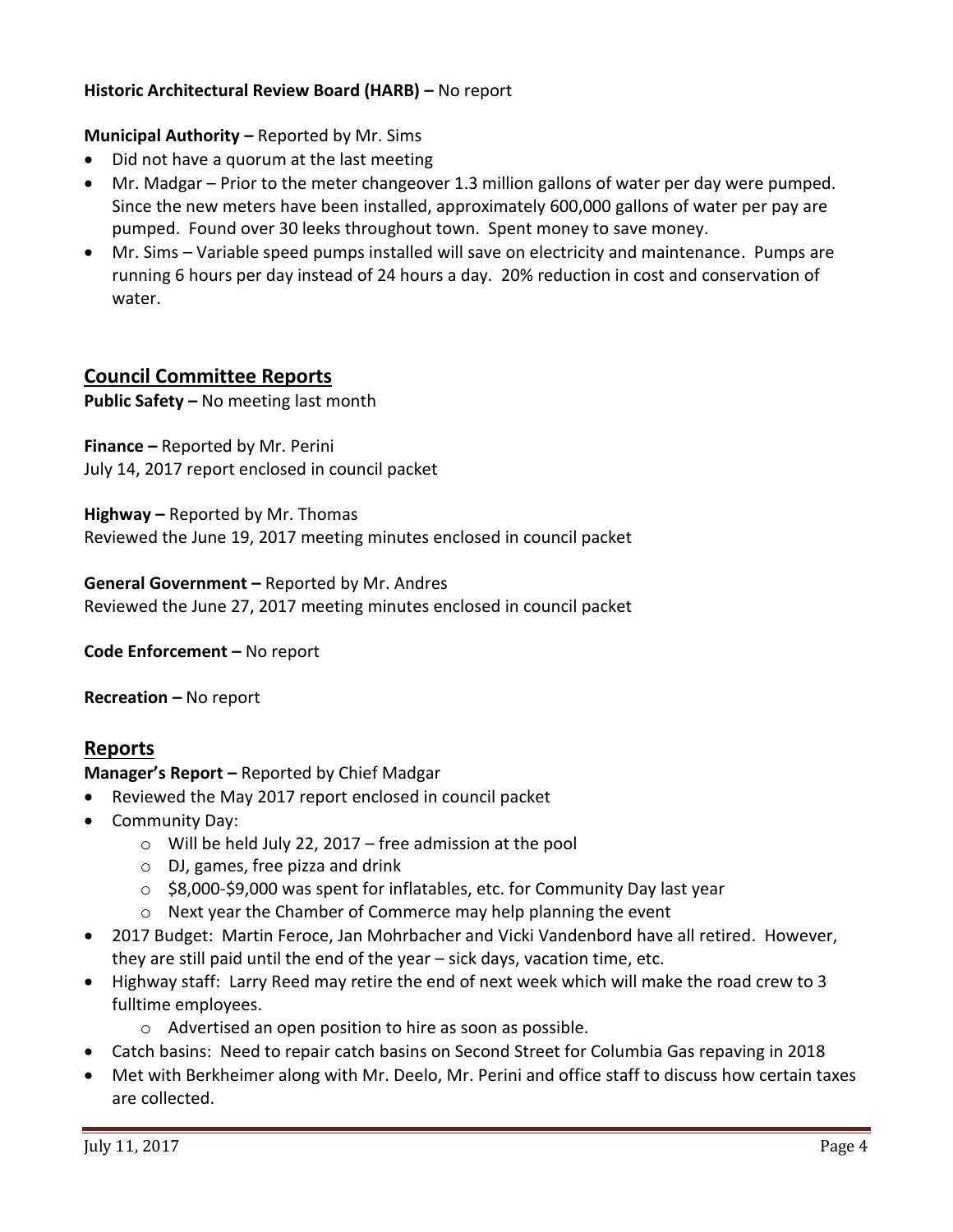Officer McCoy will be training office staff regarding the use of narcan

## **President's Report –**

Executive Session regarding pending litigation and the upcoming Collective Bargaining Agreement discussions.

**Mayor Hamilton – No report** 

**Police Chief Madgar – No report** 

**Fire Department –** No report

**Emergency Management Coordinator - No report** 

# **Borough Engineer –**

June 2017 monthly report enclosed in council packet

### **Solicitor Petrush –**

Worked with the Borough Secretary regarding satisfying liens - will give a detailed report in August.

# **Old Business**

**Motion – Ordinance amending Chapter 27 of the Code of Ordinances, relating to Zoning** *Motion by Mr. Snowden that Beaver Borough Council approve the attached Ordinance amending Chapter 27 of the Code of Ordinances, relating to Zoning. Summary: Section 1(a): Supplies definitions of pertinent words and phrases in the ordinance. Section 1(b): Adds Beverage Production to the list of Conditional Uses in the Gateway Commercial West (GCW) Zoning District. Section 1(c): Adds a new Section 27-1521 prescribing detailed regulations for Beverage Production Uses. Section 2: Repeals any prior inconsistent ordinances. Section 3: States the legal authority for the ordinance. Section 4: Specifies an effective date. Seconded by Mr. Perini.* 

 Mr. Andres – Unsure why council is moving forward with the ordinance, the law is fine where it stands. The ordinance is hard to understand listing a lot of restrictions.

*Roll call vote: Mr. Embaugh – Yes, Mr. Perini – Yes, Mr. Sims – Yes, Mr. Deceder – No, Mr. Sebastian – Yes, Mr. Andres – No, Mr. Thomas – No, Mr. Snowden – Yes, Mr. Deelo – Yes. Motion passed on the indicated roll call vote, 6-3.*

**Motion – Ordinance amending Chapter 1 of the Code of Ordinances, relating to Part 5.B Section 1- 514.2 and 1-514.3 to provide an early retirement window period**

*Motion by Mr. Snowden that Beaver Borough Council approve the attached Ordinance amending Chapter 21 of the Code of Ordinances, relating to Part 5.B Section 1-514.2 and 1-514.3 to provide an early retirement window period. Summary: Section 1 and 2: Amends the Municipal Employees Pension Plan to allow for early retirement by employees who meet certain criteria during the 7 month period of June 1 through December 31, 2017. Section 3: Repeals any prior inconsistent ordinances. Section 4: Specifies an effective date of June 1, 2017. Seconded by Mr. Embaugh. Voice vote passed unanimously.*